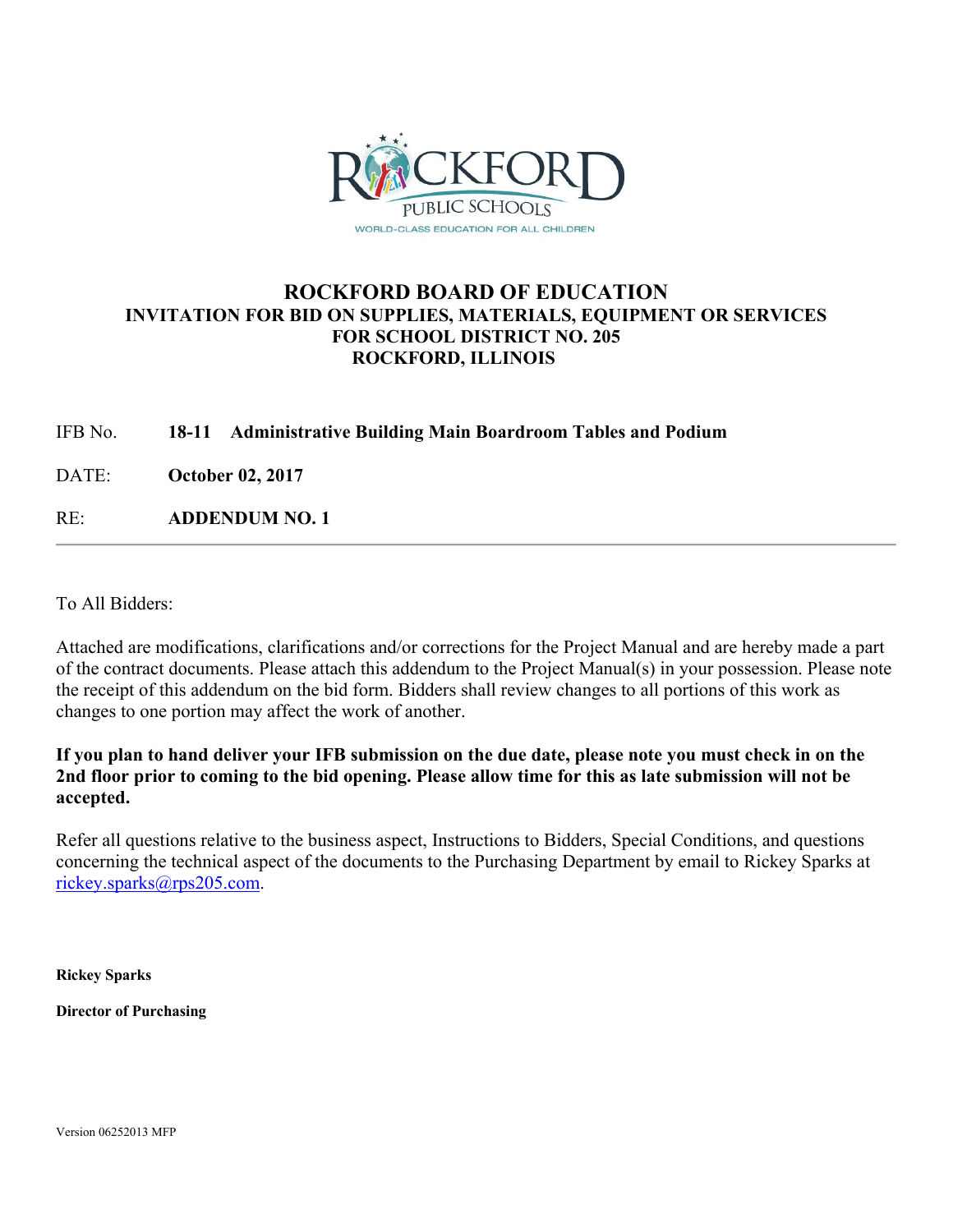#### **LARSON & DARBY GROUP ARCHITECTURE-ENGINEERING-INTERIORS**

4949 Harrison Avenue, Suite 100 P. O. Box 5207, Rockford, IL 61125-0207 815/484-0739 FAX 815.229.9867

| TO:                                                    | Annie Egler<br>Capital Projects Manager-Interior Design<br><b>RPS 205</b>                                                           |
|--------------------------------------------------------|-------------------------------------------------------------------------------------------------------------------------------------|
| RF:                                                    | Meeting minutes from Pre-Bid                                                                                                        |
| PROJECT:                                               | <b>RPS Administrative Building</b><br>Main Boardroom Tables and Podium<br>Rockford Public School District 205<br>Rockford, Illinois |
| $I \cap C$ $I \cap C$ $I \cap C$ $I \cap C$ $I \cap C$ | ากกกา                                                                                                                               |

LDG PROJECT NO.: 26092 RPS Project IFB No. 18-11

DATE: September 28, 2017

- I. Attendance was taken. List of bidders kept by Annie of RPS.
- II. Introductions of RPS and LDG representatives.
- III. RPS Pre-bid Conference Opening Statement was read by Annie. Copy kept by LDG.
- IV. Schedule is as follows: Bid Opening: Thursday October 12, 2017 at 2:00 pm at RPS Administration Bldg; 3<sup>rd</sup> floor Board Approval: Tuesday, October 24, 2017 Acceptance of last RFI: October 4<sup>th</sup>, 12:00 pm Issuance of last Addendum: October 6<sup>th</sup> 4:30 pm
- V. RFI's to be issued via email only and to attention: Rickey Sparks at [rickey.sparks@rps205.com.](mailto:rickey.sparks@rps205.com)

### VI. General Clarifications:

- Q: Will there be an electrician involved? A: Yes, RPS will coordinate and handle the electrical. An RPS electrician will be onsite.
- Q: Is the electrical to be accommodated for in the millwork? A: Yes, millworker to provide cut-outs, access panels and raceways as part of their scope.

Q: Are the units to be installed by the millworker? A: Yes.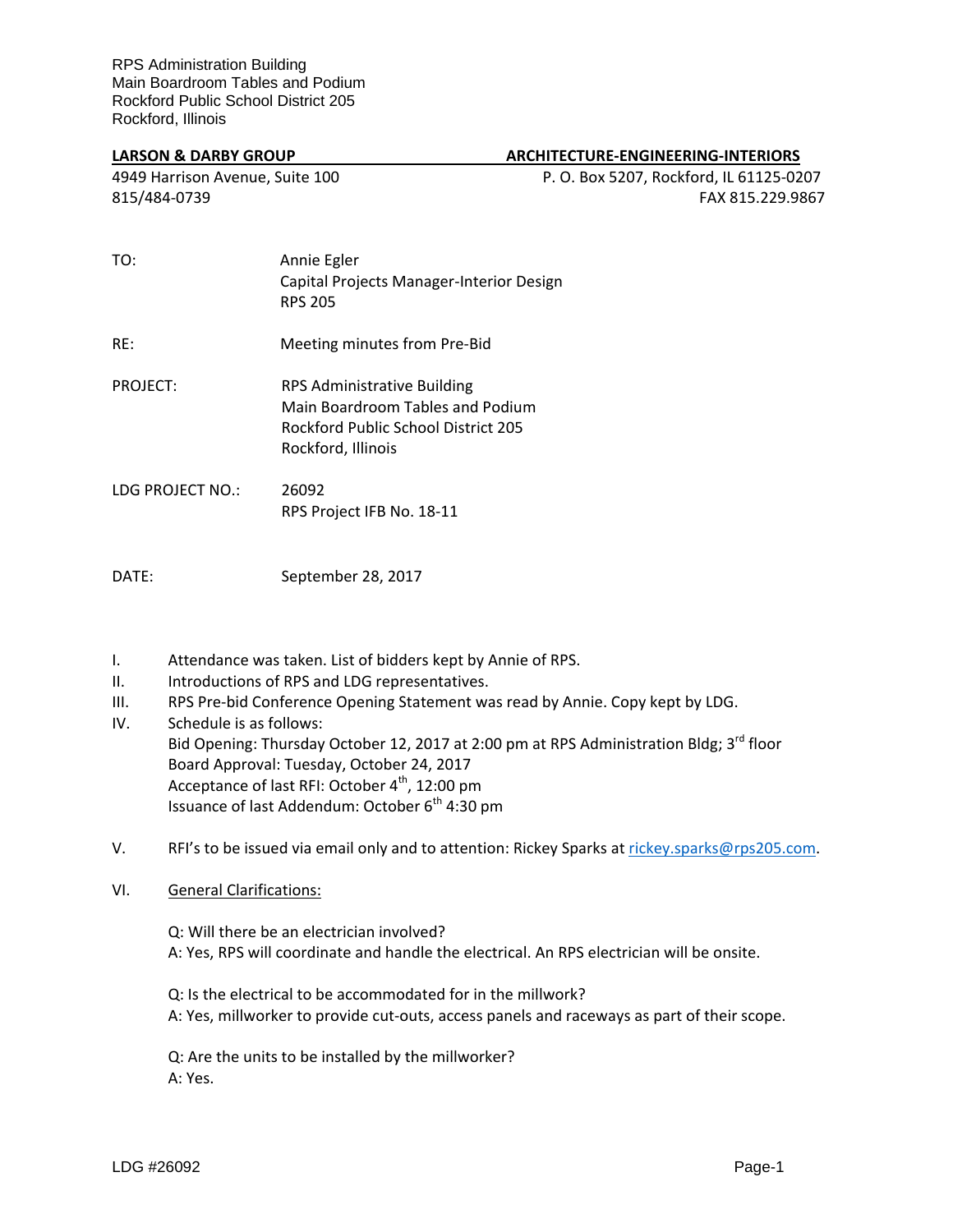RPS Administration Building Main Boardroom Tables and Podium Rockford Public School District 205 Rockford, Illinois

> Q: Is there seating involved? A. No. Seating is by RPS.

Q: The drawings indicated a type of task lighting.

A. Lighting is N.I.C. Not In Contract. RPS to provide lighting.

Q: Division 06 outlines typical millwork as typical, ie. Catalyzed finishes, correct? A. Yes.

Q: Is there a freight elevator? A. Yes. (Annie took the bidders to the location of the freight elevators)

Q: Are full shop drawings required? A: Yes.

END OF Meeting Minutes